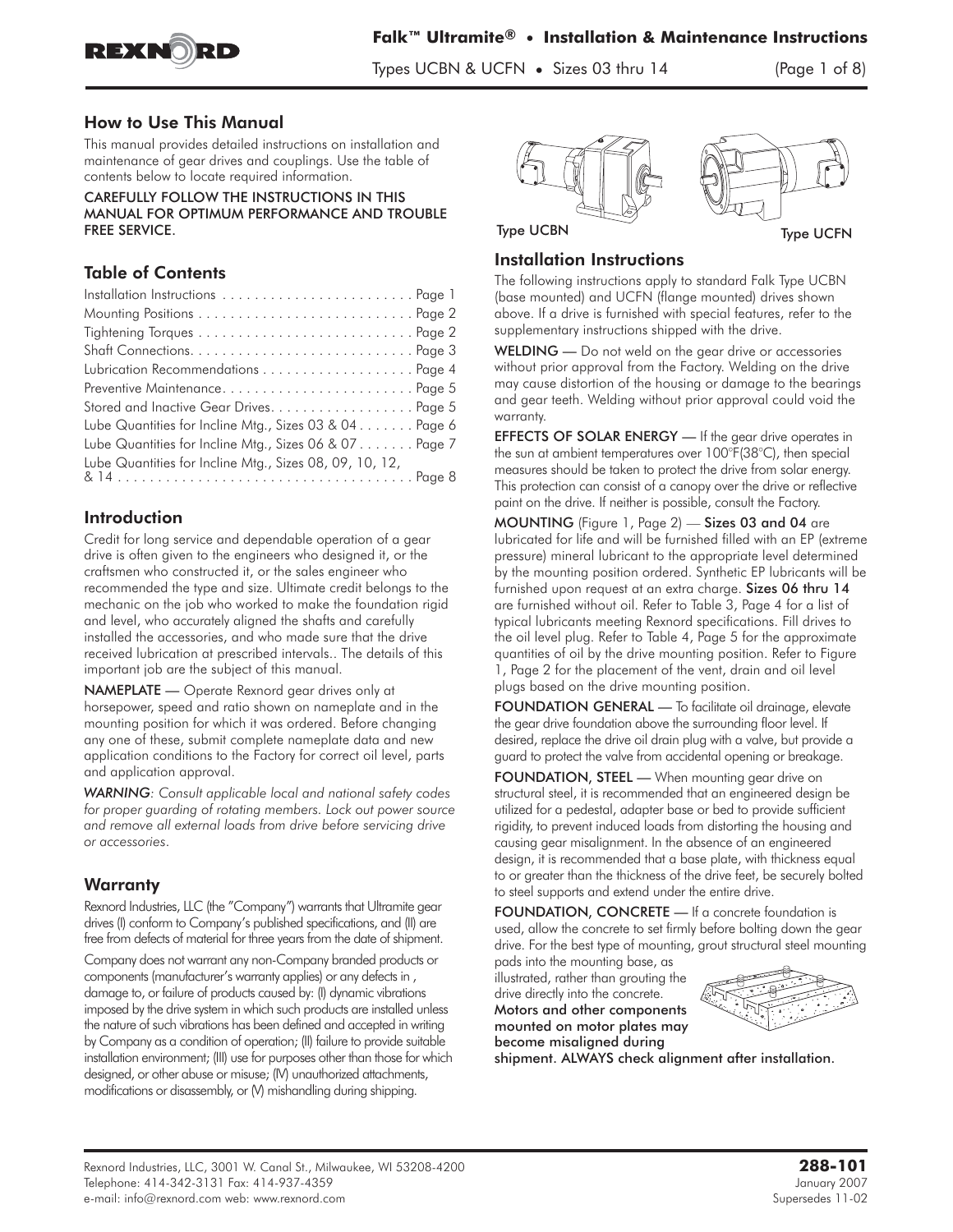#### **Installation & Maintenance Instructions • Falk™ Ultramite®**



(Page 2 of 8) Sizes 03 thru 14 **•** Types UCBN & UCFN





# Fastener Tightening Torques

Use the tightening torque values specified in Table 1, for fastening gear drives, motors, and accessories to their mounting surfaces with non-lubricated fasteners. DO NOT use these values for "torque locking" fasteners or for fastening components with aluminum feet or with soft gaskets or vibration dampers on the mounting surface. If the tightening torque exceeds the capacity of the torque wrench, use a torque multiplier. Use Grade 5 fasteners for diameters through 1.50".

# Table 1 — Tightening Torques (lb-in)  $\pm 5\%$

DO NOT Lubricate Fasteners

| <b>Thread</b>                                                               | Metal to                                | Metal to                          |
|-----------------------------------------------------------------------------|-----------------------------------------|-----------------------------------|
| Dia – UNC                                                                   | Metal                                   | Concrete                          |
| $.250 - 20$<br>$.3125 - 18$<br>$.375 - 16$<br>.500-13<br>.625-11<br>.750-10 | 90<br>185<br>330<br>825<br>1640<br>2940 | 145<br>255<br>640<br>1280<br>2290 |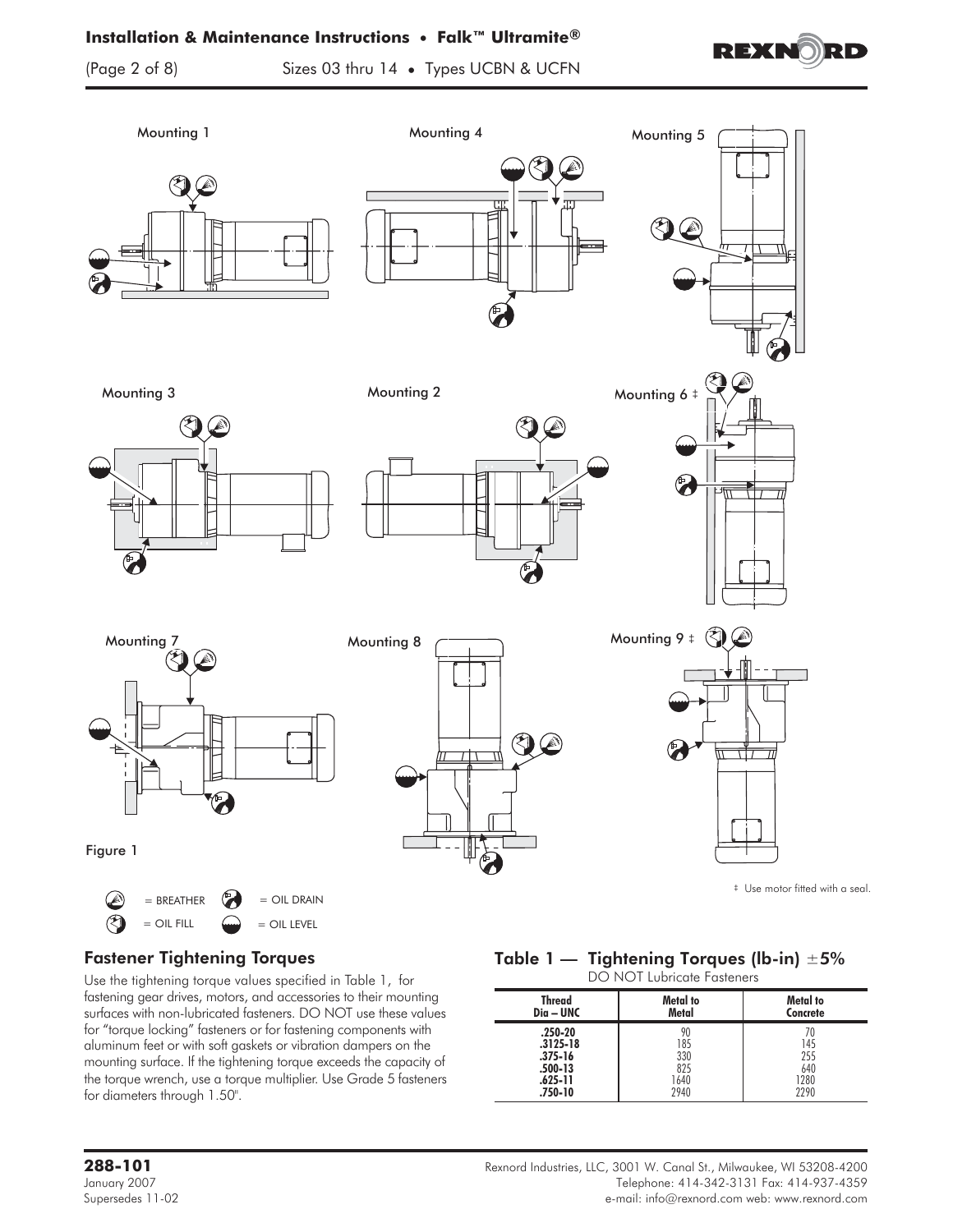

GEAR DRIVE ALIGNMENT - Align drive with driven equipment by placing broad, flat shims under all mounting pads. Start at the low speed shaft end and level across the length and then the width of the drive. Check with a feeler gauge to make certain that all pads are supported to prevent distortion of housing when drive is bolted down. After drive is aligned with driven equipment and bolted down, align prime mover to drive input shaft. Refer to next column for coupling alignment.

Check high speed shaft coupling alignment. If the coupling is misaligned, the drive is shimmed incorrectly. Re-shim drive and recheck high speed coupling alignment. If necessary, realign motor.

## Shaft Connections

*WARNING*: *Provide suitable guards in accordance with OSHA standards.*

Input and output shaft extension diameter tolerance is  $+.0000$ ";  $-0.0005$ " for shafts up to 1.375" diameter and  $+0.000$ ";  $-0.001$ " for shafts larger than 1.375" diameter. The fitted component must be machined to ensure proper fit.

DO NOT drive coupling hub, pinion, sprocket or pulley on the shaft. An endwise blow on the shaft may damage gears and bearings. Coupling hubs, pinions, sprockets or pulleys must be pushed onto the shaft using a screw jack device fitted into the threaded hole provided in the end of the shaft, see Table 2 below.

Table 2 — Shaft End Threaded Holes – Inches

| <b>DRIVE SIZE</b> | <b>Input Shaft</b>     | <b>Output Shaft</b>    |
|-------------------|------------------------|------------------------|
| 03                | .250 x .500 UNF        | .250 x .630 UNF        |
| 04                | 250 x 500 UNF          | 250 x 630 UNF          |
| 06                | .250 x .630 UNF        | .375 x .870 UNF        |
| 07                | 312 x 630 UNF          | 625 x 1 42 IINF        |
| 08                | $.312 \times .870$ UNF | $.625 \times 1.42$ UNF |
| 09                | 500 x 1 10 UNF         | 750 x 1 65 UNF         |
| 10                | $.625 \times 1.42$ UNF | .750 x 1.65 UNF        |
| 12                | 750 x 1 65 UNF         | 1 00 x 1 97 IINF       |
| 14                | .750 x 1.65 UNF        | 1.00 x 1.97 UNF        |

COUPLING CONNECTIONS — The performance and life of any coupling depends largely upon how well the coupling is installed and serviced. Refer to the coupling manufacturer's manual for specific instructions.

#### CORRECT METHOD



– CAUTION – DO NOT HAMMER Heat interference fitted coupling hubs, pinions, sprockets or pulleys to a maximum of 275°F (135°C) and slide onto gear drive shaft.

#### INCORRECT METHOD

DO NOT drive coupling hub, pinion, sprocket or pulley onto the shaft. An endwise blow on the shaft/coupling may damage gears and bearings.

## FALK™ COUPLINGS — (Except fluid type) Detailed

installation manuals are available from the Factory, your local Rexnord Representative or

Distributor—just provide size and type designations stamped on

the coupling. For lubricant requirements and a list of typical lubricants meeting Rexnord specifications, refer to appropriate coupling service manual.

GAP AND ANGULAR ALIGNMENT — If possible, after

mounting coupling hubs, position the driving and driven equipment so that the distance between shaft ends is equal to the coupling gap. Align the shafts by placing a spacer block, equal in thickness to required gap, between hub faces, as shown, and also at 90° intervals around the hub. Check with feelers.

OFFSET ALIGNMENT — Align driving and driven shafts so that a straight edge will rest squarely on both couplings hubs as shown to the right and also at 90° intervals. Tighten foundation bolts of the connected equipment and recheck alignment and gap.



STEELFLEX<sup>®</sup> ILLUSTRATED



SPROCKETS, PULLEYS OR SHEAVES - Mount power take-offs as close to the gear drive housing as possible to avoid undue bearing load and shaft deflection.

Align the output shaft of the gear drive square and parallel with

the driven shaft by placing a straightedge across the face of the sprockets or sheaves as illustrated. Check horizontal shaft alignment by placing one leg of a square against the face of the sheave or sprocket with the spirit level on the horizontal leg of the square.





DO NOT over tighten belts or chains. Adjust chains to manufacturers' specifications. Adjust belts as follows:

The ideal tension is the lowest tension at which the belt will not slip under peak load conditions. Check the belt tension frequently during the first 24 to 48 hours of run-in operation. Over tightening belts shortens belt and bearing life. Keep belts free from foreign material which may cause slippage. Inspect the V–belts periodically; tighten the belts if they are slipping.

PINION MOUNTING — Mount pinion as close to the drive as possible to avoid undue bearing load and shaft deflection. Refer to the Factory for pinion alignment instructions.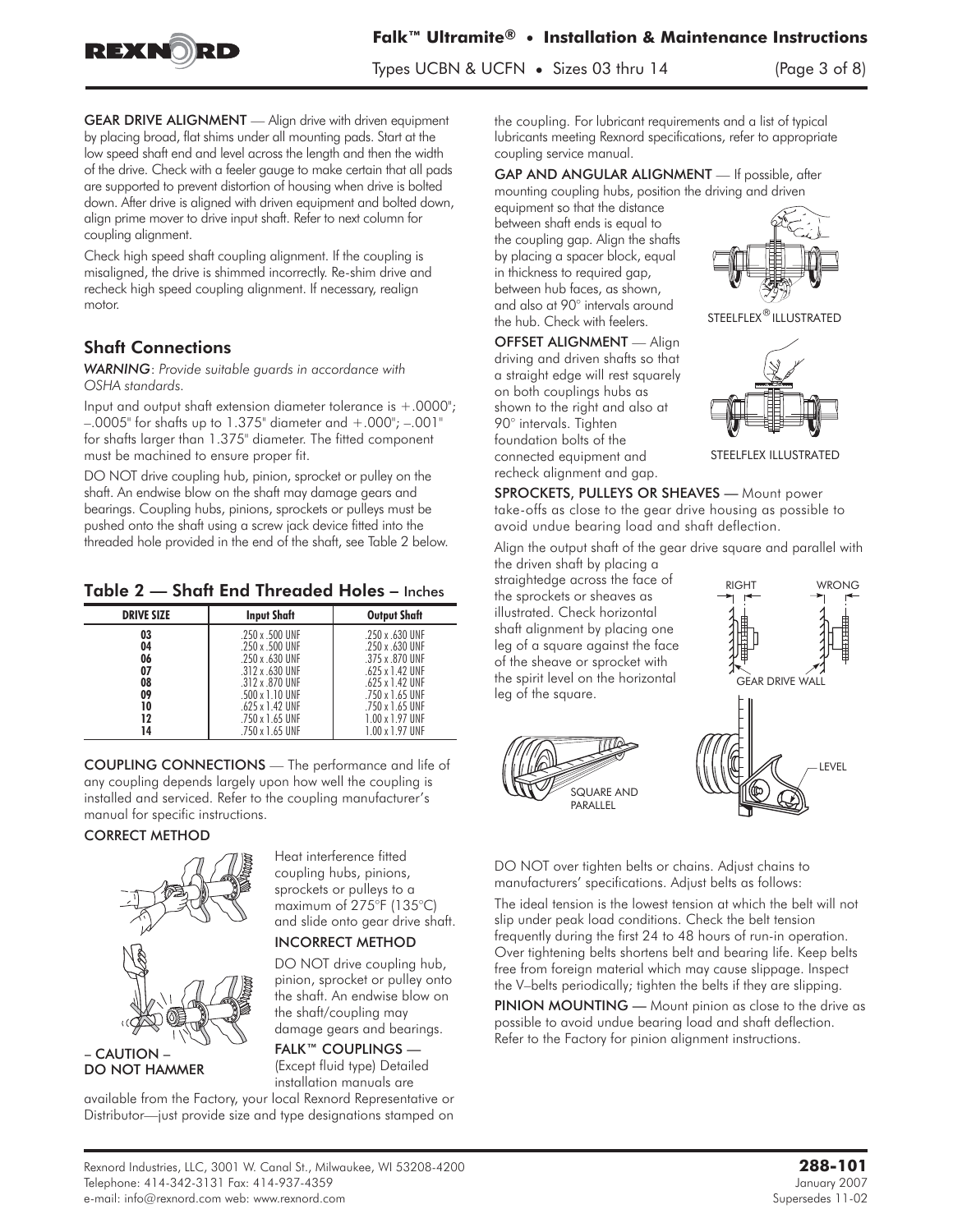(Page 4 of 8) Sizes 03 thru 14 **•** Types UCBN & UCFN



#### Lubrication Recommendations

Carefully follow lubrication instructions on warning tags and installation manuals furnished with the gear drive. Nameplates are stamped with a designation for recommended lubricant, standard is 6E.

Lubricants listed in this manual are typical ONLY and should not be construed as exclusive recommendations. Refer to your lubricant supplier for additional lubricants meeting the indicated specifications. Industrial type extreme pressure (EP) gear lubricants are the recommended lubricants for ambient temperatures of 15°F to 125°F(-9°C to  $+52$ °C).

For drives operating outside the above temperature range refer to "Synthetic Lubricants" paragraphs. Synthetic lubricants can also be used in normal climates.

VISCOSITY (IMPORTANT) — The proper grades of EP Mineral lubricants and EP Synthetic lubricants are found in Table 3. For cold climates refer to "EP Synthetic Lubricant" paragraphs. Select a lubricant which has a pour point at least 10°F (5.5°C) below the expected minimum ambient starting temperature. Usable temperature ranges can sometimes be widened if specific application conditions are known.

#### Table 3 — Typical Lubricants Recommendations & Specifications

|                                                 |                                                                                                            |                                  |                                        | <b>AGMA Viscosity Grade</b>  |                    |                    |  |  |  |  |
|-------------------------------------------------|------------------------------------------------------------------------------------------------------------|----------------------------------|----------------------------------------|------------------------------|--------------------|--------------------|--|--|--|--|
|                                                 |                                                                                                            | .                                |                                        | 5EP                          | 6EP                | 7EP                |  |  |  |  |
|                                                 |                                                                                                            | <b>ISO Viscosity Grade</b>       |                                        |                              |                    |                    |  |  |  |  |
|                                                 | <b>Mineral Lubricants</b><br><b>Extreme Pressure</b>                                                       | .                                | .                                      | 220                          | 320                | 460                |  |  |  |  |
|                                                 |                                                                                                            | <b>Nameplate Designation</b>     |                                        |                              |                    |                    |  |  |  |  |
|                                                 |                                                                                                            | .                                | <b>5E</b><br><b>7E</b><br>6E<br>.      |                              |                    |                    |  |  |  |  |
|                                                 |                                                                                                            |                                  |                                        | Ambient Temperature Range °F |                    |                    |  |  |  |  |
| Manufacturer                                    | Lubricant                                                                                                  | .                                | .                                      | $+23$ to<br>$+77$            | $+32$ to<br>$+104$ | $+50$ to<br>$+122$ |  |  |  |  |
| Chevron USA Inc.                                | Gear Compounds EP                                                                                          | .                                |                                        | 220                          | 320                | 460                |  |  |  |  |
| Exxon Co. USA<br>Mobil Oil Corp.                | Spartan EP<br>Mobilgear                                                                                    | .                                |                                        | 220<br>630                   | 320<br>632         | 460<br>634         |  |  |  |  |
| Shell Oil Co.                                   | Omala Oil                                                                                                  | .                                |                                        | 220                          | 320                | 460                |  |  |  |  |
|                                                 |                                                                                                            | <b>AGMA Viscosity Grade</b>      |                                        |                              |                    |                    |  |  |  |  |
|                                                 |                                                                                                            | <b>OS</b>                        | <b>7S</b><br>2S<br><b>5S</b><br>6S     |                              |                    |                    |  |  |  |  |
|                                                 | Synthetic Lubricants $\ddagger$                                                                            | <b>ISO Viscosity Grade</b>       |                                        |                              |                    |                    |  |  |  |  |
|                                                 | <b>Extreme Pressure (Except</b>                                                                            | 32                               | 68                                     | 220                          | 320                | 460                |  |  |  |  |
|                                                 | where noted) $\dagger$                                                                                     |                                  |                                        | <b>Nameplate Designation</b> |                    |                    |  |  |  |  |
|                                                 |                                                                                                            | 0H                               | 2H                                     | 5H                           | 6H                 | 7H                 |  |  |  |  |
|                                                 |                                                                                                            |                                  |                                        | Ambient Temperature Range °F |                    |                    |  |  |  |  |
| Manufacturer                                    | Lubricant                                                                                                  | $-30$ to<br>$+10$                | $-15$ to<br>$+50$                      | $+14$ to<br>$+86$            | $+32$ to<br>$+113$ | $+50$ to<br>$+122$ |  |  |  |  |
| Conoco Inc.<br>Exxon Co. USA<br>Mobil Oil Corp. | Svncon<br>Spartan Synthetic EP<br>Mobilgear SHC                                                            | $32 +$<br>.                      | 68<br>.<br>.                           | 220<br>220<br>220            | 320<br>320         | .<br>460<br>460    |  |  |  |  |
| Pennzoil Prod. Co.<br>Shell Oil Co.             | Mobil SHC<br>Super Maxol "S"<br>Hvperia S<br>Sun Company Inc.  Sunoco Challenge EP <br>Sunoco Challenge AC | $624 +$<br>.<br>.<br>.<br>$32 +$ | $626 +$<br>68<br>$\cdots$<br>.<br>68 + | 220<br>220<br>220<br>.       | 320<br>320<br>.    | 460<br>460<br>.    |  |  |  |  |

‡ Consult lubricant supplier/manufacturer for maximum operating temperature.

† Lubricant does not contain EP (extreme pressure) additives. Consult your lubricant supplier for additional lubricant recommendations.

#### Extreme Pressure (EP) Mineral Lubricants

Mineral (EP) Lubricants (Table 3) — Industrial type petroleum based extreme pressure lubricants are preferred. The EP lubricants currently recommended are of the sulfur-phosphorus type.

*WARNING: EP LUBRICANTS IN FOOD PROCESSING INDUSTRY — EP lubricants may contain toxic substances and should not be used in the food processing industry without the lubricant manufacturers' approval.* Lubricants which meet USDA "H1" classification are suitable for food processing applications.

## Extreme Pressure (EP) Synthetic Lubricants

Synthetic (EP) Lubricants (Table 3) — Polyalphaolefin type extreme pressure lubricants are recommended for cold climate operation, high temperature applications, extended temperature range (all season) operation and/or extended lubricant change intervals.

*WARNING*: *SYNTHETIC LUBRICANTS IN FOOD PROCESSING INDUSTRY — Synthetic lubricants may contain toxic substances and should not be used in the food processing industry without the lubricant manufacturers' approval. Lubricants which meet USDA "H1" classification are suitable for food processing applications.*

# Oil Levels

Sizes 03 and 04 are furnished filled with oil determined by the drive mounting position ordered and require no further lubrication. For inclined mounting, see Page 6 for lubricant quantities. Sizes 06 thru 14 oil levels are determined by drive mounting position. Location of the vent, drain and oil level plugs are determined by the drive mounting position and are shown in Figure 1, Page 2. Refer to Table 4, Page 5 for approximate quantities of oil by drive mounting position. For inclined mounting for Sizes 06 & 07, see Page 7 for lubricant quantities. Sizes 08, 09, 10, 12, & 14 see Page 8 for lubricant quantities.

#### Lubricant Changes **(Sizes 06 – 14)**

OIL ANALYSIS REPORT — Checking oil condition at regular intervals is recommended. In the absence of more specific limits, the guidelines listed below may be used to indicate when to change oil:

- 1. Water content is greater than 0.05% (500 ppm).
- 2. Iron content exceeds 150 ppm.
- 3. Silicon (dust/dirt) exceeds 25 ppm.
- 4. Viscosity changes more than 15%.

Sizes 06, 07, 08, 09, 10, 12, and 14 require an oil change at 2,500 hours for EP mineral lubricants and 10,000 for polyalphaolefin type EP synthetic lubricants.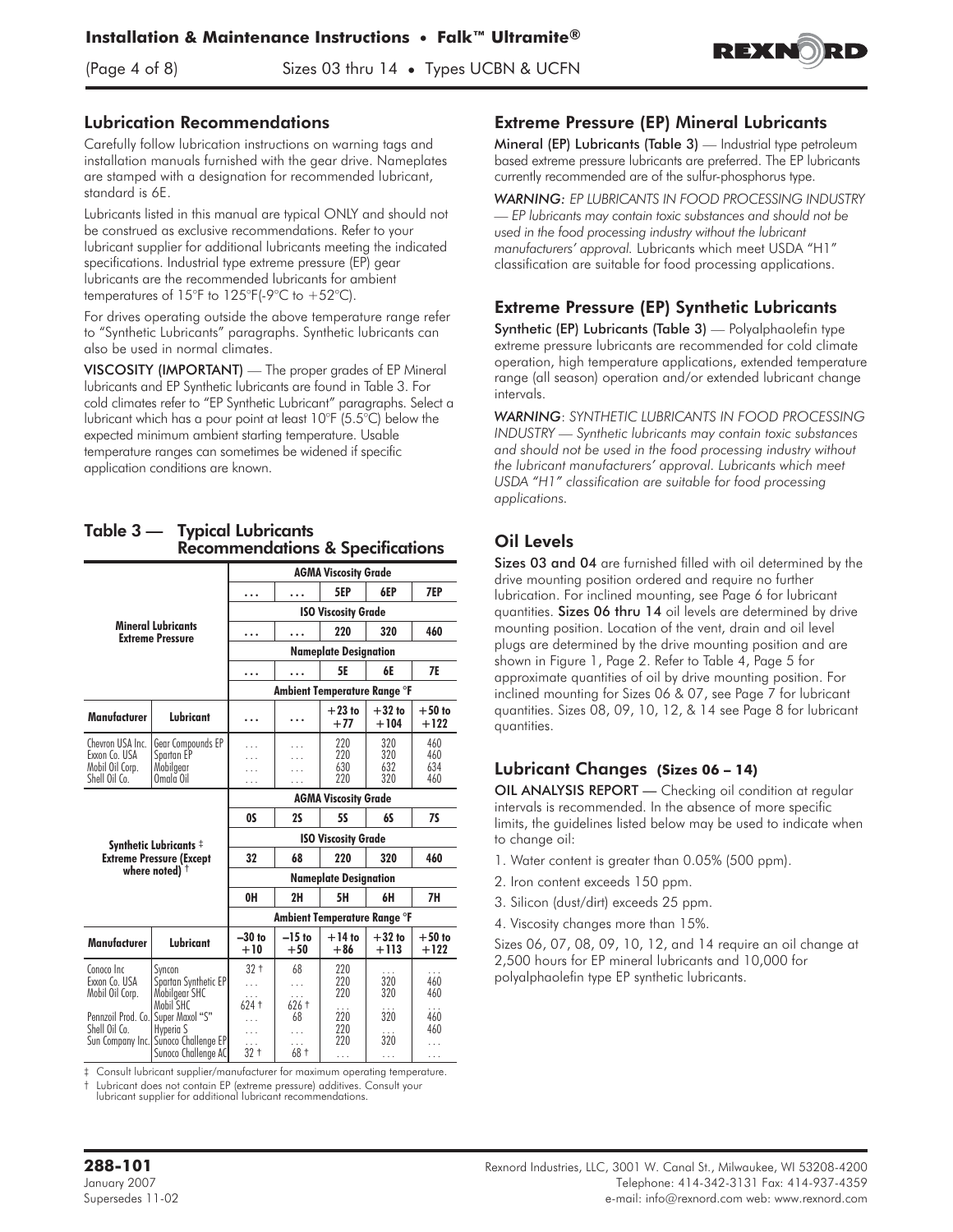

#### Preventive Maintenance

AFTER FIRST WEEK - Check alignment of the total system and realign where necessary. Also, tighten all external bolts and plugs where necessary. DO NOT readjust the internal gear or bearing settings in the drive, these were permanently set at the Factory.

PERIODICALLY - Sizes 06 thru 14 Carefully check the oil level of the drive when it is stopped and at ambient temperature, add oil if needed. If the oil level is ABOVE the oil level plug have the oil analyzed for water content. If moisture content exceeds 500ppm change the oil. DO NOT fill above the oil level plug as leakage or undue heating may result. Also check coupling alignment to make certain that foundation settling has not caused excessive misalignment.

#### Stored & Inactive Gear Drives

Each gear drive is protected with rust preventive that will protect parts against rust for a period of 6 months in an indoor dry shelter.

Sizes 06 thru 14 — If a gear drive is to be stored, or is inactive after installation beyond the above periods, drain oil from housing and spray all internal parts with a rust preventive oil that is soluble in lubricating oil or add "Motorstor" ™vapor phase rust inhibitor at the rate of one ounce per cubic foot of internal drive space (or 5% of sump capacity) and rotate the shafts several times by hand. Before operating, drives which have been stored or inactive must be filled to the proper level with oil meeting the specifications given in this manual. Refer to Manual 128-014 for "Start-up after Storage" instructions.

#### Periodically inspect stored or inactive gear drives and spray or add rust inhibitor every six months, or more often if necessary. Indoor dry storage is recommended.

Gear drives ordered for extended storage can be treated at the Factory with a special preservative and sealed to rust-proof parts for periods longer than those cited previously.

#### Material Safety Data

Drives with nameplate designation 6E are filled with Mobilgear 632, drives with nameplate designation 6H are filled with Mobilgear SHC 320. Material safety data sheets for these products can available directly from Mobil Oil Corporation at:

> Products & Technology Department 3225 Gallows Road Fairfax, VA 22037 Phone: (800) 662-4525 or Phone: (703) 849-3265

For material safety data sheets pertaining to other products used in the manufacture of the Falk Ultramite contact:

> Rexnord Industries, LLC, Gear Group Customer Service Department 3001 W. Canal Street Milwaukee, WI 53208-4200 Phone: (414) 342-3131

|                                    |                                                 |                                      |                                                                                                                               |                                               |                                                 |                                                     |                                                     |                                                      | <b>DRIVE SIZE</b>                                   |                                            |                                     |                                               |                                               |                                                 |                                                     |                                                     |                                                      |                                                      |
|------------------------------------|-------------------------------------------------|--------------------------------------|-------------------------------------------------------------------------------------------------------------------------------|-----------------------------------------------|-------------------------------------------------|-----------------------------------------------------|-----------------------------------------------------|------------------------------------------------------|-----------------------------------------------------|--------------------------------------------|-------------------------------------|-----------------------------------------------|-----------------------------------------------|-------------------------------------------------|-----------------------------------------------------|-----------------------------------------------------|------------------------------------------------------|------------------------------------------------------|
| <b>Mounting</b><br><b>Position</b> | <b>Double Reduction</b>                         |                                      |                                                                                                                               |                                               |                                                 |                                                     |                                                     | <b>Triple Reduction</b>                              |                                                     |                                            |                                     |                                               |                                               |                                                 |                                                     |                                                     |                                                      |                                                      |
|                                    | 03UC <sub>2</sub>                               | 04UC2                                | 06UC2                                                                                                                         | 07UC2                                         | <b>08UC2</b>                                    | 09UC2                                               | <b>10UC2</b>                                        | 12UC2                                                | 14UC <sub>2</sub>                                   | 03UC3                                      | 04UC3                               | 06UC3                                         | 07UC3                                         | <b>08UC3</b>                                    | 09UC3                                               | <b>10UC3</b>                                        | <b>12UC3</b>                                         | <b>14UC3</b>                                         |
|                                    | .6<br>.6<br>.ŏ<br>.8<br>.8<br>$0_{\cdot}$<br>.0 | .0<br>.o<br>۱.Z<br>1.2<br>1.5<br>. 0 | 2.2<br>2.6<br>2.9<br>3.7<br>3.4<br>1.7                                                                                        | 2.8<br>4.3<br>4.8<br>5.8<br>6.4<br>6.4<br>3.3 | 4.6<br>7.3<br>7.8<br>7.1<br>10.5<br>10.1<br>2.6 | 10.5<br>12.7<br>12.7<br>12.7<br>17.5<br>17.2<br>5.5 | 11.0<br>22.0<br>22.0<br>19.0<br>32.0<br>26.0<br>8.0 | 17.0<br>31.0<br>31.0<br>28.0<br>47.0<br>38.0<br>14.0 | 24.0<br>49.0<br>49.0<br>41.0<br>72.0<br>65.0<br>20. | 8.<br>8.<br>1.0<br>1.0<br>1.7<br>1.5<br>.8 | .9<br>1.5<br>1.5<br>2.3<br>2.3<br>Q | . 8<br>2.6<br>3.0<br>3.6<br>5.0<br>5.0<br>2.2 | 3.0<br>5.2<br>5.8<br>7.4<br>9.4<br>9.4<br>3.4 | 6.4<br>7.3<br>7.8<br>7.1<br>10.5<br>10.1<br>2.4 | 11.5<br>12.7<br>12.7<br>12.7<br>17.5<br>17.2<br>6.0 | 11.0<br>23.0<br>23.0<br>20.0<br>32.0<br>27.0<br>8.0 | 24.0<br>49.0<br>49.0<br>41.0<br>72.0<br>65.0<br>20.0 | 24.0<br>50.0<br>50.0<br>43.0<br>72.0<br>67.0<br>20.0 |
| ō                                  | .8<br>$0$ .                                     | . .4<br>b                            | 3.1<br>3.6                                                                                                                    | 6.3<br>6.8                                    | 9.5<br>10.5                                     | 16.0<br>17.0                                        | 22.0<br>28.0                                        | 45.0<br>43.0                                         | 65.0<br>65.0                                        | 1.7<br>l.5                                 | 2.1<br>2.1                          | 5.0<br>5.0                                    | 10.0<br>9.0                                   | 9.0<br>10.0                                     | 16.0<br>19.0                                        | 22.0<br>29.0                                        | 65.0<br>65.0                                         | 65.0<br>67.0                                         |
|                                    |                                                 |                                      | <b>OBTAIN QUANTITIES FOR REDUCTIONS BELOW BY COMBINING PRIMARY &amp; SECONDARY (Separate Oil Sumps) QUANTITIES FROM ABOVE</b> |                                               |                                                 |                                                     |                                                     |                                                      |                                                     |                                            |                                     |                                               |                                               |                                                 |                                                     |                                                     |                                                      |                                                      |
| <b>DRIVE</b>                       |                                                 |                                      |                                                                                                                               |                                               | <b>Quadruple Reduction</b>                      |                                                     |                                                     |                                                      |                                                     |                                            |                                     |                                               |                                               | <b>Quintuple Reduction</b>                      |                                                     |                                                     |                                                      |                                                      |
| <b>SIZE</b>                        | 06UC4                                           |                                      | 07UC4                                                                                                                         |                                               | 08UC4                                           |                                                     | 09UC4                                               |                                                      | <b>10UC4</b>                                        | <b>06UC5</b>                               |                                     | 07UC5                                         |                                               | <b>08UC5</b>                                    |                                                     | 09UC5                                               |                                                      | <b>10UC5</b>                                         |
| Primary                            | 04UC2                                           |                                      | 04UC2                                                                                                                         |                                               | 06UC2                                           |                                                     | 06UC2                                               |                                                      | 07UC2                                               | 04UC3                                      |                                     | 04UC3                                         |                                               | 06UC2                                           |                                                     | 06UC2                                               |                                                      | 07UC2                                                |

#### Table 4 — Approximate Oil Quantities — Liters ‡

‡ Convert quantities using the following: Liters to US Gallons = liters x 0.26, Liters to Imperial Gallons = liters x 0.22, Liters to US Quarts = liters x 1.057.

**Secondary |** 06UC2 | 07UC2 | 08UC2 | 09UC2 | 10UC2 | 06UC2 | 07UC2 | 08UC3 | 09UC3 | 10UC3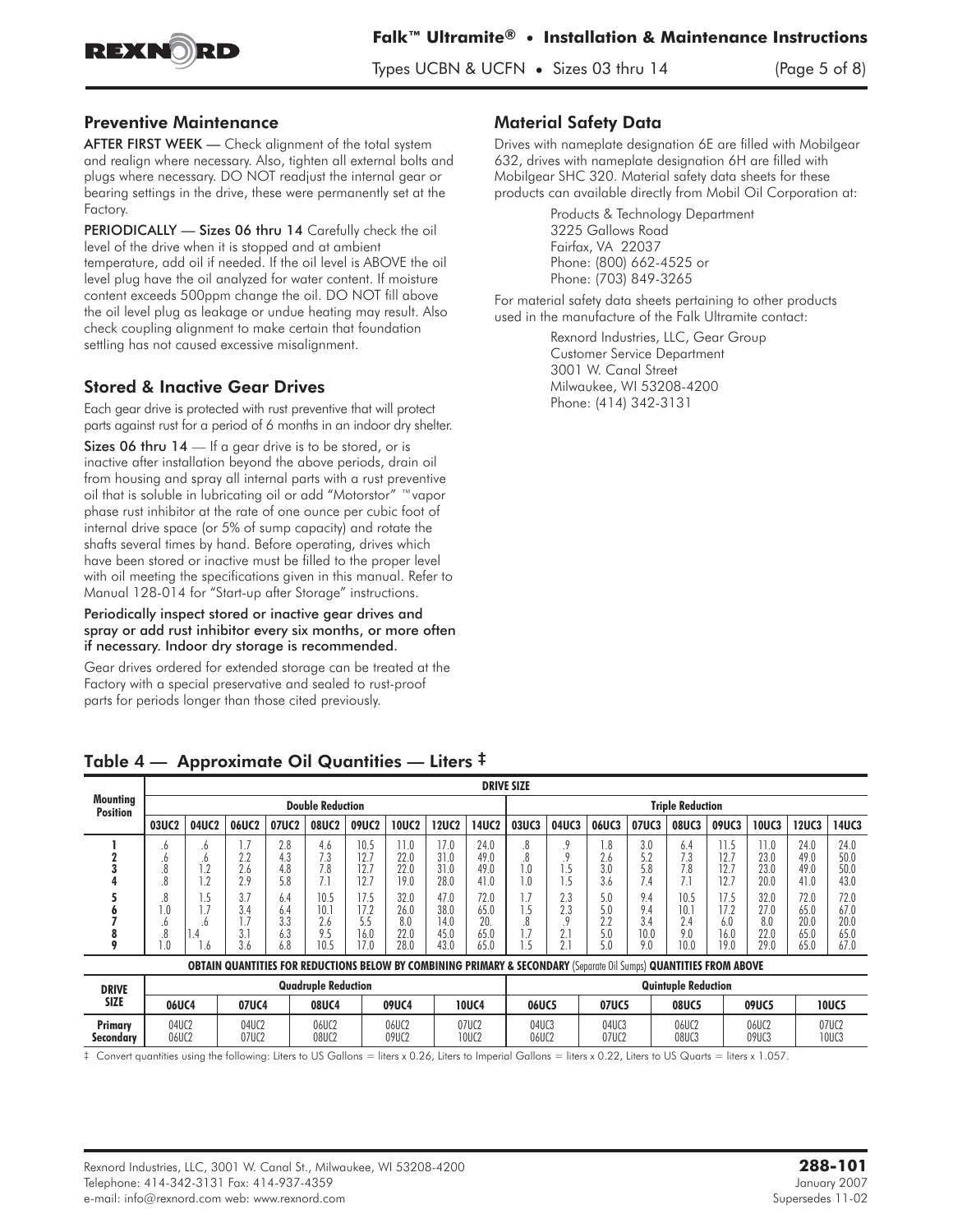

(Page 6 of 8) Sizes 03 thru 14 **•** Types UCBN & UCFN

# LUBRICANT QUANTITIES FOR INCLINED MOUNTING SIZES 03 & 04

For inclinations within  $\pm 5^{\circ}$ , use standard lubricant quantity as shown in Table 4, on Page 5.

For inclinations above 5°, use lubricant quantity (liters) as shown in Tables 5 & 6 below.

## SHAFT INCLINED



#### TABLE 5 — Approximate Oil Quantities – Liters ‡

| <b>Shaft Inclined</b> |                     | <b>DRIVE SIZE</b> |              |       |       |  |  |  |  |
|-----------------------|---------------------|-------------------|--------------|-------|-------|--|--|--|--|
| Above 5°              | <b>Drive Type</b>   | 03UC2             | <b>03UC3</b> | 04UC2 | 04UC3 |  |  |  |  |
|                       | <b>Base Mount</b>   | 0.8               |              |       | 2.3   |  |  |  |  |
| Down                  | <b>Flange Mount</b> | 0.8               |              |       | L.    |  |  |  |  |
| Up                    | <b>Base Mount</b>   | .0                |              |       | 2.3   |  |  |  |  |
|                       | <b>Flange Mount</b> | .0                |              | ۱.٥   | L.    |  |  |  |  |

‡ Convert quantities using the following: Liters to US Gallons = liters x 0.26, Liters to Imperial Gallons = liters x 0.22, Liters to US Quarts = liters x 1.057.

# ELEVATION INCLINED



TABLE 6 — Approximate Oil Quantities – Liters ‡

|                     | <b>DRIVE SIZE</b> |              |          |       |  |  |  |  |  |  |
|---------------------|-------------------|--------------|----------|-------|--|--|--|--|--|--|
| <b>Drive Type</b>   | 03UC2             | <b>03UC3</b> | 04UC2    | 04UC3 |  |  |  |  |  |  |
| <b>Base Mount</b>   | 0.8               | $0_{\cdot}$  | $\cdots$ | .     |  |  |  |  |  |  |
| <b>Flange Mount</b> | $0.8\,$           | 1.0          | $\cdot$  |       |  |  |  |  |  |  |

‡ Convert quantities using the following: Liters to US Gallons = liters x 0.26, Liters to Imperial Gallons = liters x 0.22, Liters to US Quarts = liters x 1.057.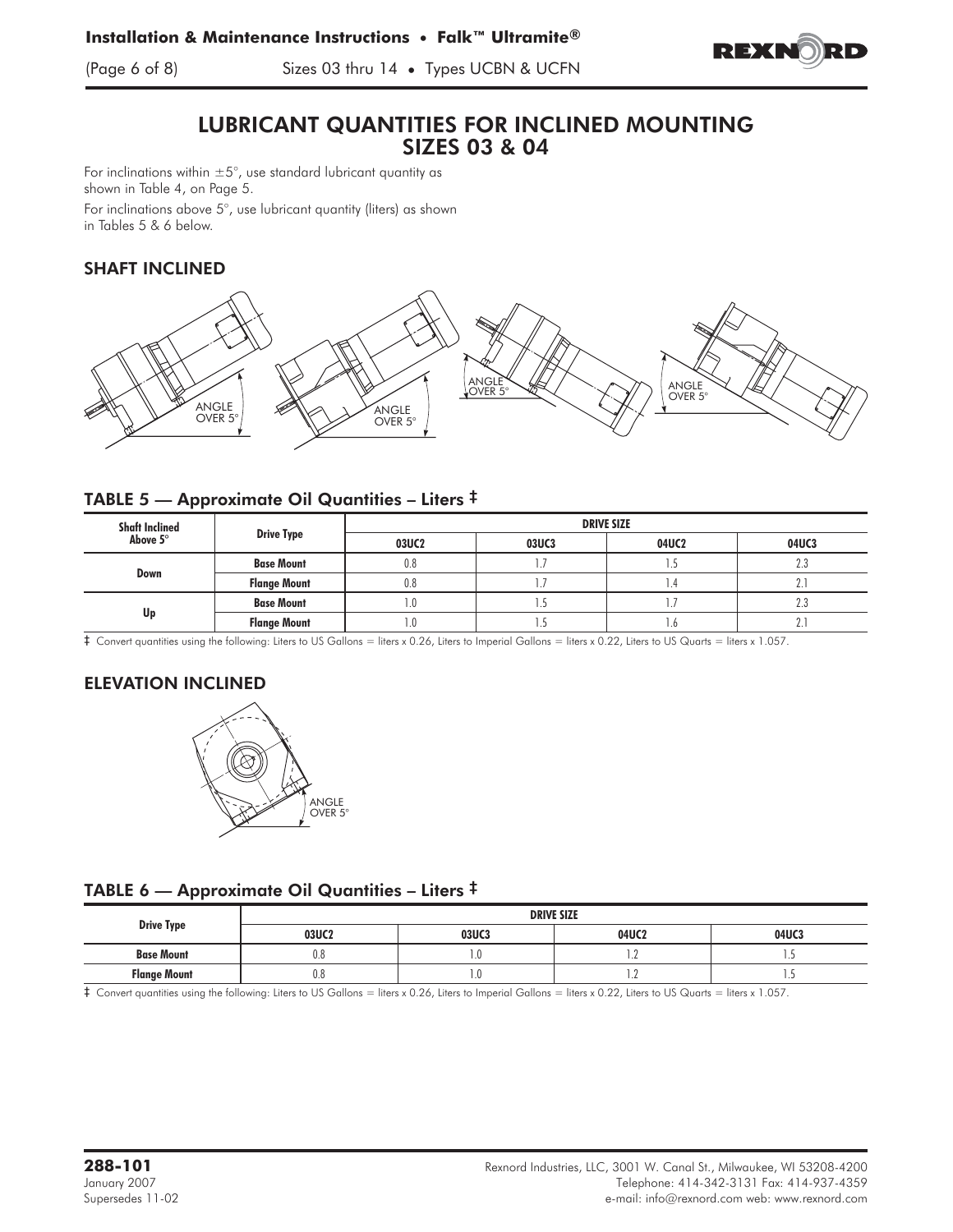

Types UCBN & UCFN **•** Sizes 03 thru 14 (Page 7 of 8)

# LUBRICANT LEVELS & QUANTITIES FOR INCLINE MOUNTING SIZES 06 & 07

For inclined drives, it is important to fill to the correct oil level plug as shown below.

# ELEVATION INCLINED

NOTE: Follow instructions for the drive at the correct inclination.

Oil quantities will vary depending on the angle of incline and ratio. Maximum oil quantity (liters) as shown in Table 7 & 8 below.





# TABLE 7 — Approximate Oil Quantities & Plug Positions – Liters ‡

|                              |                     |          |                         |              | <b>DRIVE SIZE</b>       |          |                         |              |                         |  |
|------------------------------|---------------------|----------|-------------------------|--------------|-------------------------|----------|-------------------------|--------------|-------------------------|--|
| <b>Shaft Down</b>            |                     | 06UC2    |                         | <b>06UC3</b> |                         | 07UC2    |                         | <b>07UC3</b> |                         |  |
| <b>Degrees</b><br>of Incline | <b>Drive Type</b>   | Quantity | Plug<br><b>Position</b> | Quantity     | Plug<br><b>Position</b> | Quantity | Plug<br><b>Position</b> | Quantity     | Plug<br><b>Position</b> |  |
| All                          | <b>Base Mount</b>   | 3.7      | А                       | 5.0          |                         | 6.4      |                         | 9.4          |                         |  |
|                              | <b>Flange Mount</b> | 3.1      |                         | 5.0          |                         | 6.3      |                         | 10           |                         |  |
|                              | Shaft Up            |          | 06UC2                   |              | <b>06UC3</b>            |          | 07UC2                   |              | 07UC3                   |  |
| <b>Degrees</b><br>of Incline | <b>Drive Type</b>   | Quantity | Plug<br><b>Position</b> | Quantity     | Plug<br><b>Position</b> | Quantity | Plug<br><b>Position</b> | Quantity     | Plug<br><b>Position</b> |  |
| $0^\circ$ - $30^\circ$       | <b>Base Mount</b>   | 2.0      | А                       | 2.2          |                         | 3.5      |                         | 3.7          |                         |  |
|                              | <b>Flange Mount</b> | 2.0      | А                       | 2.2          |                         | 4.0      |                         | 4.2          |                         |  |
| $31^\circ$ - 60 $^\circ$     | <b>Base Mount</b>   | 3.4      |                         | 5.0          |                         | 6.4      |                         | 9.4          |                         |  |
|                              | <b>Flange Mount</b> | 3.6      |                         | 5.0          |                         | 6.8      |                         | 9.4          |                         |  |

‡ Convert quantities using the following: Liters to US Gallons = liters x 0.26, Liters to Imperial Gallons = liters x 0.22, Liters to US Quarts = liters x 1.057.

#### SHAFT INCLINED



# TABLE 8 — Approximate Oil Quantities & Plug Positions – Liters  $^\ddag$

|                                |                   | <b>DRIVE SIZE</b> |                         |          |                         |          |                         |          |                         |  |  |  |
|--------------------------------|-------------------|-------------------|-------------------------|----------|-------------------------|----------|-------------------------|----------|-------------------------|--|--|--|
| <b>Degrees</b>                 | <b>Drive Type</b> | 06UC2             |                         |          | 06UC3                   | 07UC2    |                         | 07UC3    |                         |  |  |  |
| of Incline                     |                   | Quantity          | Plug<br><b>Position</b> | Quantity | Plug<br><b>Position</b> | Quantity | Plug<br><b>Position</b> | Quantity | Plug<br><b>Position</b> |  |  |  |
| $0^\circ$ - 50 $^\circ$ Left   |                   | 5.5               | н                       | 5.0      |                         | 6.5      |                         | 9.5      |                         |  |  |  |
| $51^\circ$ - 90 $^\circ$ Left  |                   | 3.5               |                         | 5.0      |                         | 6.5      |                         | 9.5      |                         |  |  |  |
| $0^\circ$ - 20 $^\circ$ Right  | <b>Base Mount</b> |                   |                         |          |                         | 2.8      |                         | 3.0      |                         |  |  |  |
| $21^\circ$ - 65 $^\circ$ Right |                   | 3.5               |                         | 5.0      |                         | 6.5      |                         | 9.5      |                         |  |  |  |
| $66^\circ$ - 90 $^\circ$ Right |                   | 3.5               | D                       | 5.0      |                         | 6.5      |                         | 9.5      |                         |  |  |  |

‡ Convert quantities using the following: Liters to US Gallons = liters x 0.26, Liters to Imperial Gallons = liters x 0.22, Liters to US Quarts = liters x 1.057.